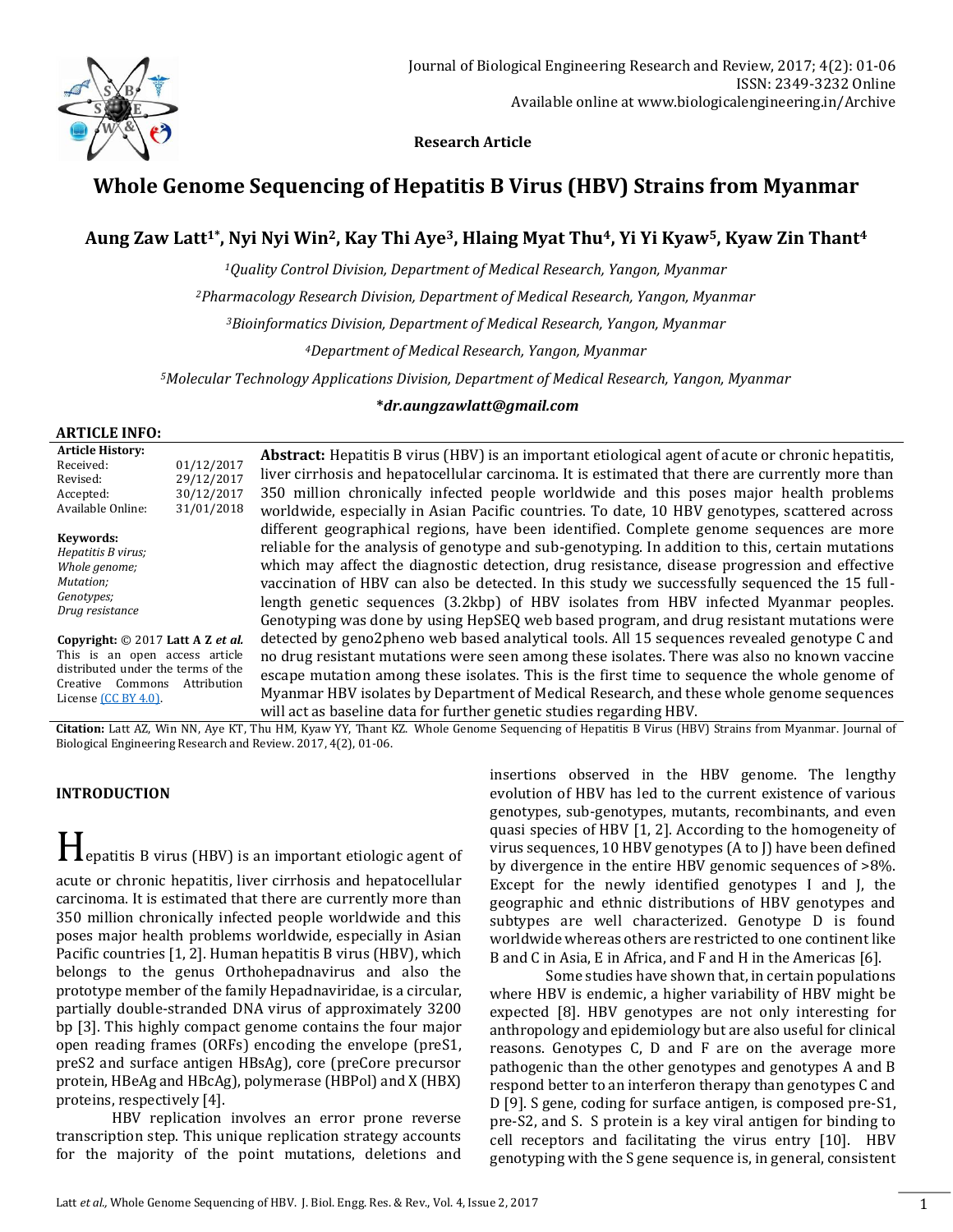with the genotyping of the full genomic sequence and therefore, HBV genotypes can be assigned based upon S-gene sequences [5, 11]. Sub-genotype classification, however may not be applicable to some HBV strains on the basis of the S region sequence alone [12, 13]. Accordingly, complete genome sequences are more reliable for the analysis of genotype and sub-genotype classification for HBV [13].

The one major antigenic determinant is called the "a" determinant and is located in the amino acid positions between 100 and 160. Mutations inducing a conformational change within the "a" determinant result in a protein with significant 3-dimensional changes in the antigenic epitope. These conformational changes result in HBsAg that is not detected by diagnostic assays and/or by vaccine induced immunity [14]. By getting the whole genome sequence of HBV, we can detect certain mutations which may affect the diagnostic detection, drug resistance, disease progression and effective vaccination.

This study focused on whole genome sequencing and mutation analysis of hepatitis B virus in Myanmar hepatitis B virus carrier patients.

#### **MATERIALS AND METHODS**

#### **Samples**

Fifteen blood samples were collected from HBsAg positive persons attending the Hepatitis B virus carrier clinic, Department of Medical Research. Hepatitis B carriers were defined as persons positive for Hepatitis B surface antigen (HBs Ag) for more than six months.

#### **DNA extraction**

HBV DNA from the plasma was extracted using QIAmp Blood Mini Kit (Qiagen GmBH, Hilden, Germany) according to the manufacturer's instructions.

#### **Primers**

Primer sets were designed in Primer3 to cover the whole genome of HBV. Primer sets used in this study were shown in Table-1, Table-2.

**Table-1**. **Oligonucleotides Used in First Round PCR**

| Oligonucleotide<br>Identity | Sequence, $(5'-3')$         | Reference                        |
|-----------------------------|-----------------------------|----------------------------------|
| <b>HB8F</b>                 | <b>TTCACCTCTGCCTAATCATC</b> | Sugauchi et al.<br>$(2001)$ [15] |
| <b>HB6R</b>                 | AACAGACCAATTTATGCCTA        | Sugauchi et al.<br>(2001) [15]   |

#### **PCR Amplification and DNA sequencing**

Approximately 3.2 kb length of whole genome of HBV was amplified using 10 sets of oligonucleotides. All oligonucleotides used in this study are listed in Table 1 and Table 2. A fragment of 3.2 kb was amplified in the first round PCR using sense HB8F and antisense HB6R. A second round of PCR using 9 sets of oligonucleotides (HBV1F-HBV1R, HBV2F-HBV2R, HBV3F-HBV3R, HBV4F-HBV4R, HBV5F-HBV5R, HBV6F-HBV6R, HBV7F-HBV7R, HBV8F-HBV8R, HBV9F-HBV9R) were performed on the 3.2 kb fragment to produce 9 overlapping fragments that contributed to full length whole genome sequence when aligned. All amplification reactions

were carried out in a Veriti 96-well Thermal Cycler (Applied Biosystem, USA). The first round of PCR was undertaken for 35 cycles (94 °C for 1 min, 55 °C for 1 min, and 72 °C for 1.5 min) followed by an extension reaction at 72 °C for 5 min. The second round PCR was performed for 30 cycles (94 °C for 1 min, 55 °C for 1 min, and 72 °C for 1 min) followed by extension at 72 °C for 5 min. First round PCR reaction was composed of 12.5 uLof 2x MiFi Mix, 1.0 uLof each oligonucleotides (10 uM), 5.5 uL sterile dH2O, and 5 uL of extracted HBV DNA. The second round PCR reaction was composed of the same reagent concentrations for each of 9 sets of oligonucleotides, except that only 2 uL of the first round PCR product was used as template.

The PCR products were purified by using Montage PCR filter plates [Merck Millipore MultiScreen PCR96] according to manufacturer's protocol. For cycle sequencing reactions, same PCR primer pairs and a Big Dye Terminator v3.1 Cycle Sequencing Kit was used. Purification of Cycle sequencing products was done by ethanol purification method. Sense and antisense strands were sequenced by ABI3500xL Genetic Analyzer at Department of Medical Research.

| <b>Oligonucleotide</b><br>Identity | Sequence, (5'-3')              |
|------------------------------------|--------------------------------|
| <b>HBV1F</b>                       | AGC ACA TTC CAC CAA GCT CT     |
| <b>HBV1R</b>                       | GTC CCG TGC TGG TAG TTG AT     |
| <b>HBV2F</b>                       | ATC CTG CTG CTA TGC CTC AT     |
| <b>HRV2R</b>                       | CAA GGT ACC CCA ACT TCC AA     |
| <b>HBV3F</b>                       | TAT TGG GGG CCA AGT CTG TA     |
| <b>HBV3R</b>                       | AGA GGA GCC ACA AGG GTT C      |
| HBV4F                              | TCT GAA CCT TTA CCC CGT TG     |
| <b>HRV4R</b>                       | GTG CAG AGG TGA AGC GAA GT     |
| <b>HRV5F</b>                       | GGA CTC TAC CGT CCC CTT CT     |
| <b>HBV5R</b>                       | GAT CCC GAA TAG ACG GAA AG     |
| <b>HRV6F</b>                       | TGT TCA AGC CTC CAA GCT GT     |
| <b>HBV6R</b>                       | AGA TAG GGG CAT TTG GTG GT     |
| <b>HRV7F</b>                       | CAT GGG CCT AAA AAT CAG ACA    |
| <b>HRV7R</b>                       | TTT GGT ACG GTT AGG ATA GAA CC |
| <b>HBV8F</b>                       | TCC CTC TTT TCC TCA CAT TCA    |
| <b>HBV8R</b>                       | TCC CAC TCC TAC CTG GTT TG     |
| <b>HBV9F</b>                       | TTC TGT TCC CAA TCC TCT GG     |
| HBV9R                              | GAT GCG GTG CTC TCC ATA TT     |

#### **Ethical Statement**

This study was considered as ethical because informedconsent were obtained after explaining the nature and detailed procedure of the study, blood samples were taken in a minimum amount under strict aseptic precautions. All samples were identified as code system, without using real personal identity. This study was ethically approved by Ethic Review Committee, Department of Medical Research, Ministry of Health and Sports. Ethical approval number is (3/ Ethics 2015).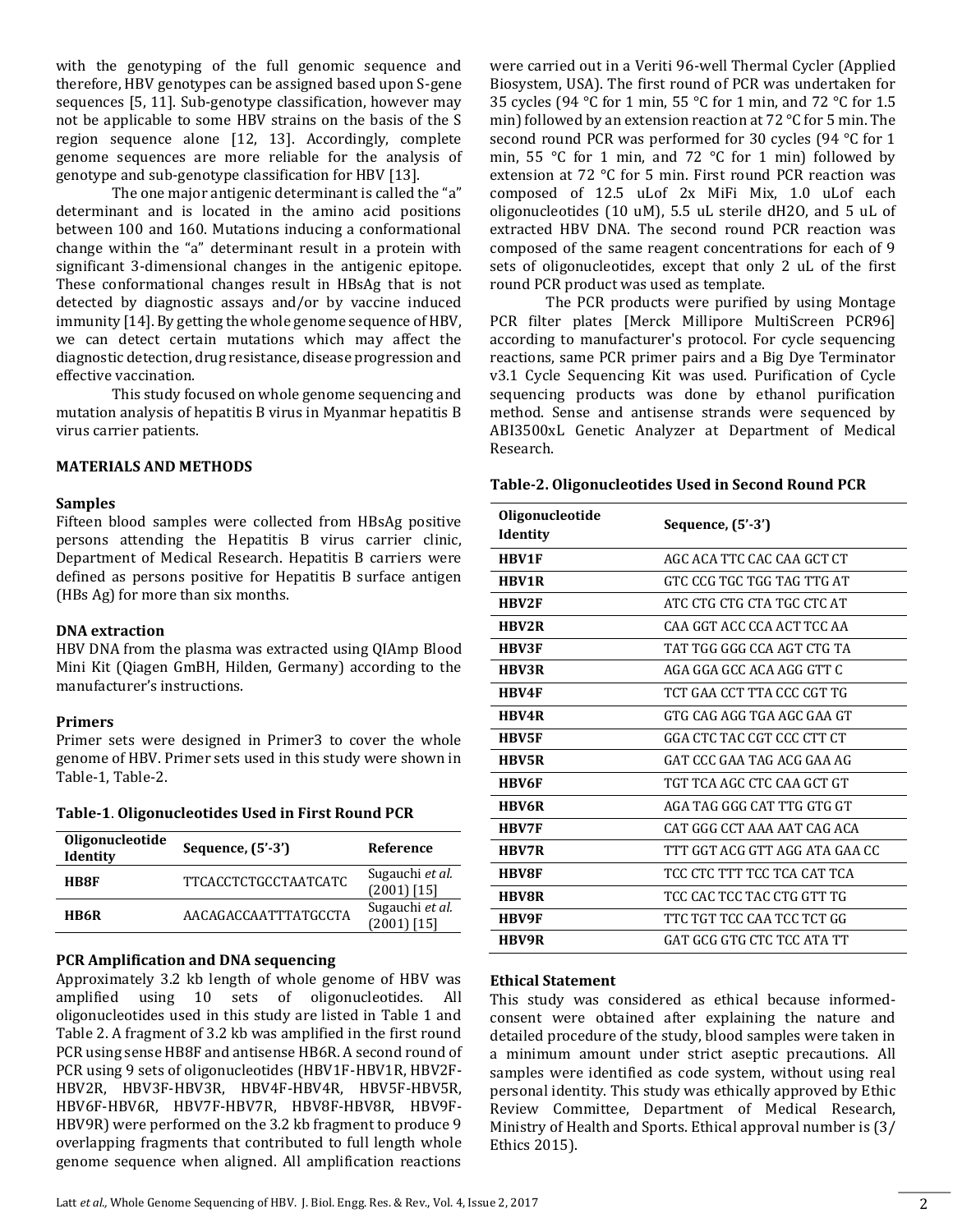



#### **Data analysis**

The obtained sequences for each isolate were assembled into complete whole genome sequences in DNA Star Lasergene Seqman Pro sequence analysis software [version 7.1.0 (44.1)]. Resulting sequences were multiple-aligned by using a built-in ClustalW implementation in Molecular Evolutionary Genetic Analysis (MEGA 6.06) software. Genetic distances were calculated using the Kimura two-parameter method and phylogenetic trees were constructed by the neighbor-joining method. To confirm the reliability of the pairwise comparison and phylogenetic tree analysis, bootstrap resampling and reconstruction were carried out 1000 times. Phylogenetic and molecular evolutionary analyses were done using MEGA version 6.06 . All sequences were analyzed by HEPSEQ, International Repository for Hepatitis B Virus Strain Data for the presence of drug resistant mutations. All sequences were checked for vaccine escape mutation manually.



**Fig. 2: Phylogenetic analysis of S-gene sequences**

## **RESULTS AND FINDINGS**

## **Nucleotide sequences and phylogenetic analysis**

By complete genome sequencing of 15 HBV isolates (T1-12, T14, T17 and T18), we found out that 13 isolates were composed of 3215 base pairs while 3 isolates were composed of 3227 base pairs. All of 15 isolates were within same genotype and sub genotype because inter nucleotides variation was not more than 4% between each genome. Resulting all 15 genome sequences were submitted to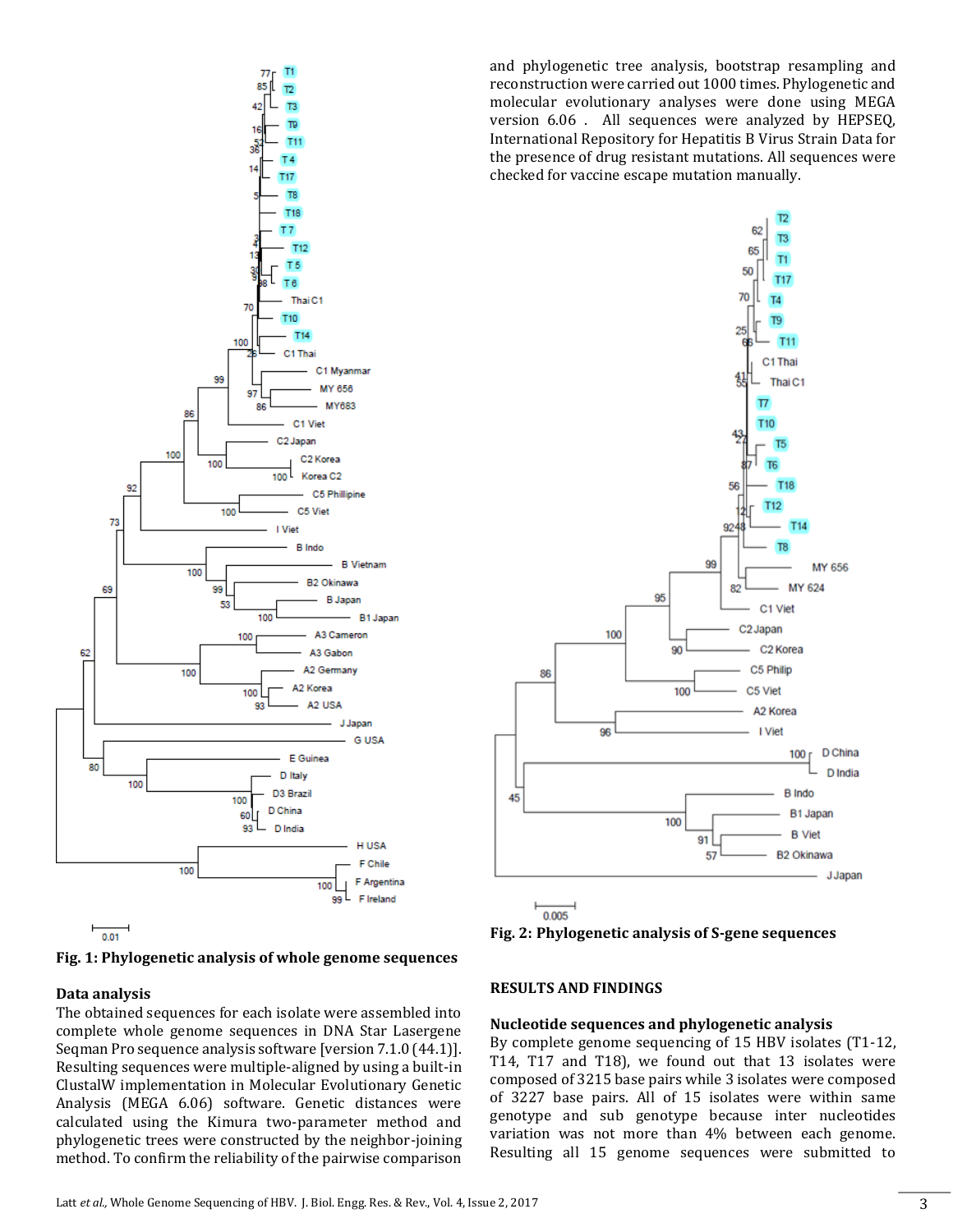GenBank (Accession No. were KT307718-9, KT364718-21, KT987423-26, KU051423-27). By phylogenetic analysis of 48 whole genome sequences (18 Myanmar isolates consisting 15 from current study and 3 (C1 Myanmar, MY656 and My683) from previous study [7], 18 from other Asian countries, 3 from Europe, 3 from Africa, 3 from USA and 3 from Latin America countries), all 15 isolates from this study were found to be clustered within genotype C and sub type C1 (apart from 15 isolates other 33 sequences were obtained from database entries). Among the Myanmar isolates, three isolates from previous study (2003) [7] were clustered in one branch and 15 isolates from this study (2014) formed another branch. Among the C1 sub genotype, isolate from Vietnam is more close to C2 sub genotype group from East Asian countries. This may due to geographic closeness of Vietnam to East Asia. Since Thailand is neighboring country of Myanmar, isolates from Thailand were more similar to Myanmar isolates (Fig-1).

By phylogenetic analysis of 33 large S gene sequences from Asian countries, all 15 isolates from this study were found to be clustered within the same genotype C (Fig-2). There were 2 main branches among the C1 group. Vietnam isolate was in one branch and other C1 isolates were clustered in one branch (the same finding seen in whole genome tree). After phylogenetic analysis based on large S gene sequences genotype A2 isolate of Korea and genotype I isolate of Vietnam were clustered into same root. However in whole genome based phylogenetic analysis, these two isolates were found to be under different roots. Therefore whole genome based analysis is more reliable in genotype classification than S gene sequence alone.

|  |  | Table.3: Genotype Variants of Polymerase gene among |  |
|--|--|-----------------------------------------------------|--|
|  |  | Myanmar isolates based on HepSeq consensus sequence |  |

| <b>HBV</b> Isolates | <b>Genotype Variants</b>              |
|---------------------|---------------------------------------|
| T <sub>1</sub>      | N13R, S135A, N248H                    |
| T <sub>2</sub>      | N13R, S135A, N248H                    |
| T <sub>3</sub>      | N13R, S135A, N248H                    |
| T4                  | <b>N13H</b>                           |
| T5                  | N13H                                  |
| T <sub>6</sub>      | N13H                                  |
| T7                  | <b>N13H</b>                           |
| T8                  | N13H, N121I                           |
| T9                  | N13R                                  |
| T <sub>10</sub>     | N13H                                  |
| T <sub>11</sub>     | N13R                                  |
| T <sub>12</sub>     | N13H                                  |
| T <sub>14</sub>     | N13H, T128A                           |
| T <sub>17</sub>     | N13R,S135A                            |
| T18                 | N13R,S135A, N248H                     |
| MY 624              | N13H, T38A, P64T, O125H,D134E, L145V, |
|                     | L155W, S219A                          |
| MY 656              | N13H, S57F, W58C, N139R               |
| MY 683              | N13R, N139H, L229S                    |

HBV isolates for this study; T1-12, T14, T17 and T18 HBV isolates for previous study<sup>7</sup>; MY624, MY656 and MY683

#### **Characterization of the HBsAg**

All 15 isolates have Glycine amino acid at position 145, so there were no vaccine escape mutants (G145A) in these sequences. Figure-3 shows the alignment of amino acid sequence from "a" determinant of small HBsAg protein which is the major structural protein of the hepatitis B viral envelope. At amino acid position 117 former Myanmar isolate (2003) has Isoleucine (I) and all current 15 isolates (2014) have Serine (S). At amino acid position 147, former Myanmar isolate (2003) has Glycine (G) and all current 15 isolates (2014) have Cysteine (C) residue.

#### **Characterization of Polymerase Gene**

Drug resistant mutations were detected by HepSEQ, International Repository for Hepatitis B Virus Strain Data. Each polymerase gene sequences were analyzed and there were no drug resistant mutations in all 15 isolates. Table-3 shows genotype variants detected by HepSEQ among 18 Myanmar isolates. Most common variant site is amino acid position 13 where all Myanmar isolates have Arginine (R) or Histidine (H) wile consensus sequence has Asparagine (N). One isolate (MY624) from previous study has 8 variants while others have 4 in maximum.

[\(http://www.hpa-bioinformatics.org.uk/HepSEQ-](http://www.hpa-bioinformatics.org.uk/HepSEQ-Research/Public/Tool/genotype_tool.php)[Research/Public/Tool/genotype\\_tool.php\)](http://www.hpa-bioinformatics.org.uk/HepSEQ-Research/Public/Tool/genotype_tool.php)

### **DISCUSSION AND CONCLUSION**

HBV genotypes are distributed geographically, but their virulence and pathogenicity differ in each location [16]. Genotyping of HBV is important for clarifying the route of infection and virulence of the virus. In fact, patients infected with genotype C have a more aggressive clinical phenotype than those with genotype B [17]. By means of phylogenetic analysis in the S-region from 33 isolates from Asia, we found that all 15 isolates from this study and 2 from previous Myanmar isolates were genotype C and subgenotype C1. All 18 isolates from Myanmar were in the same branch with Thailand C1 strains but this branch rooted with the Vietnam C1 genotype. This finding was also confirmed by phylogenetic analysis of whole genome sequences of 48 isolates worldwide including Asia isolates. Therefore C1 is still a common subgenotype for more than a decade especially in Myanmar. After analysis by geno2 pheno online tool, there was no drug resistant mutation among 15 HBV isolates in this study. This analysis was not only directed for secondary or drug induced mutation, but also there may be primary resistance or transmission of drug resistant mutants among the patients [18].

The emergence of HBV S-gene mutants was first observed in 1988 in Italian vaccinated children's sera with the presence of both HBs antigen and anti-HBs antibodies. S-gene sequence revealed glycine (G) to arginine (A) substitution at position 145, within the a-determinant of S-gene, causing conformational changes that allow for the virus to escape the vaccine-induced response [19]. G145R is the most common mutation observed in the a-determinant (from aa 124 to aa 147) of HBsAg representing the marker of the escape mutant under immunological pressure (passive or active) and capable of determining false negative results with some assays for the detection of HBsAg [20]. When the sequences were analyzed in HEPSEQ Web based tool, there was no vaccine escape mutation.

We successfully sequenced the whole genome of 15 HBV isolates from Myanmar. Our findings support the previous studies which indicated that genotype C1 is the most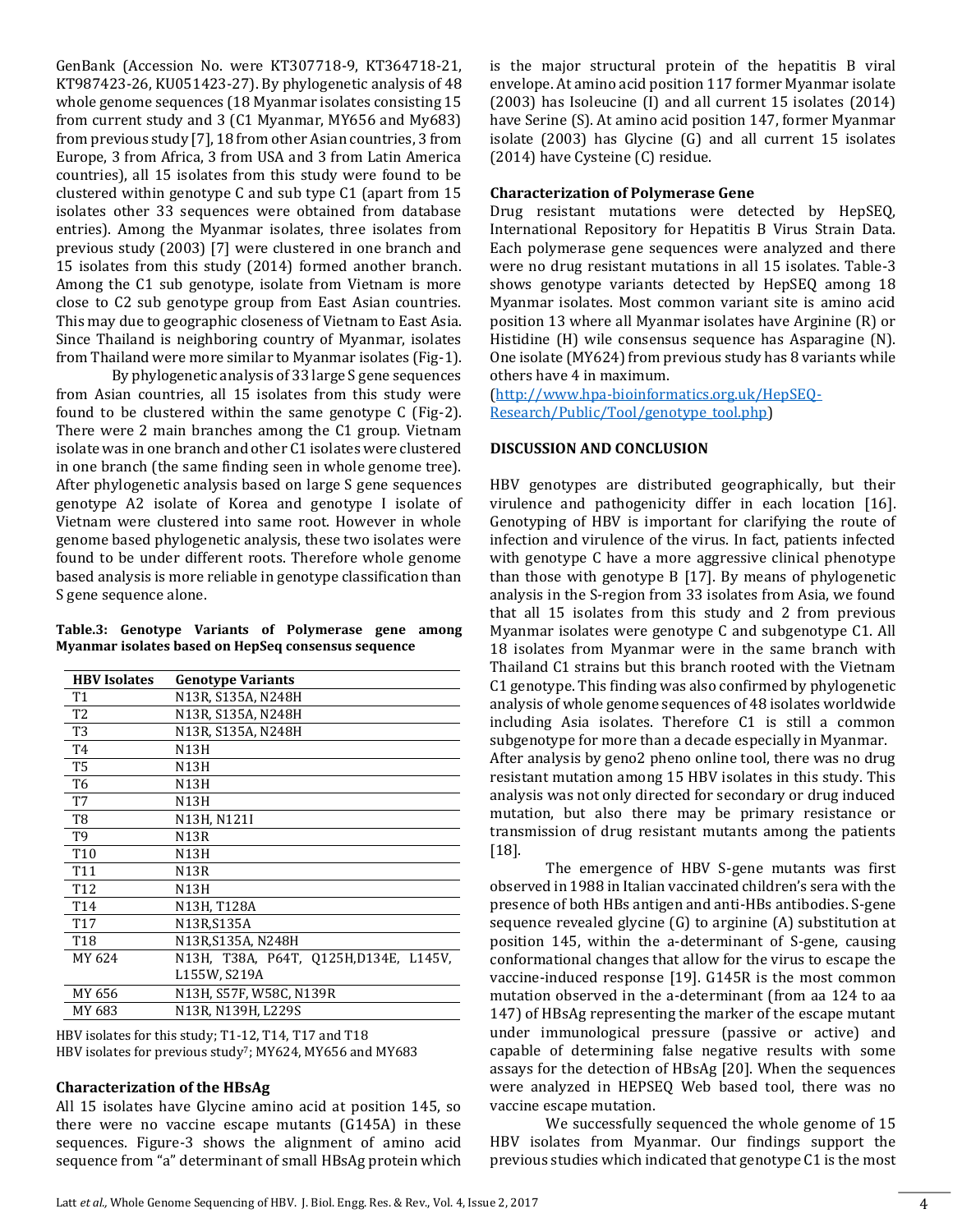prevalent genotype in South-East Asia region especially in Myanmar, Thailand, Laos and Cambodia.

All samples from this study were collected from Yangon region and so we would like to suggest that future study should be done to determine the Nation-wide HBV

genotype distribution pattern in Myanmar. This will be a huge support for the hepatitis disease sentinel surveillance program which has become one of the National Health priorities in Myanmar.

| Name        | Group |               | $\Omega$  | G M |  |  |              |  |  |  |               |        | $\cdot \cdot \cdot$ TGPC    |  |  |  |                                        |  |  |  |  |  |   |  |  | $\mathbf{s}$<br>$\mathbf{p}$ | D G N | G |  | P | P | S. |  |            |  |
|-------------|-------|---------------|-----------|-----|--|--|--------------|--|--|--|---------------|--------|-----------------------------|--|--|--|----------------------------------------|--|--|--|--|--|---|--|--|------------------------------|-------|---|--|---|---|----|--|------------|--|
| 1. MY 624   |       |               |           |     |  |  |              |  |  |  |               |        |                             |  |  |  |                                        |  |  |  |  |  |   |  |  |                              |       |   |  |   |   |    |  |            |  |
| 72.71       |       |               |           |     |  |  |              |  |  |  | <b>S</b>      |        | $\frac{1}{2}$<br>$\sim$     |  |  |  |                                        |  |  |  |  |  |   |  |  |                              |       |   |  |   |   |    |  |            |  |
| 73. T2      |       |               |           |     |  |  |              |  |  |  |               |        |                             |  |  |  |                                        |  |  |  |  |  |   |  |  |                              |       |   |  |   |   |    |  |            |  |
| <b>4.T3</b> |       | $\sim$        |           |     |  |  |              |  |  |  |               |        |                             |  |  |  |                                        |  |  |  |  |  |   |  |  |                              |       |   |  |   |   |    |  |            |  |
| 75. T4      |       | Sales Art     |           |     |  |  |              |  |  |  | s             |        | $\cdots$                    |  |  |  | an earliest art an earliest and        |  |  |  |  |  |   |  |  |                              |       |   |  |   |   |    |  |            |  |
| 6.75        |       | $c$ .         |           |     |  |  |              |  |  |  |               |        |                             |  |  |  |                                        |  |  |  |  |  |   |  |  |                              |       |   |  |   |   |    |  |            |  |
| 7.76        |       |               | $c \cdot$ |     |  |  |              |  |  |  | $\mathcal{S}$ |        | TTTS                        |  |  |  | and the company of the company of      |  |  |  |  |  |   |  |  |                              |       |   |  |   |   |    |  |            |  |
| 8.77        |       | Tel: Tel:     |           |     |  |  |              |  |  |  |               |        |                             |  |  |  |                                        |  |  |  |  |  |   |  |  |                              |       |   |  |   |   |    |  |            |  |
| 9. T8       |       |               |           | .   |  |  | All the said |  |  |  |               |        |                             |  |  |  | 12 YO MARK AND THE REAL PROPERTY.      |  |  |  |  |  |   |  |  |                              |       |   |  |   |   |    |  |            |  |
| 10. T9      |       | No. of Canada |           |     |  |  |              |  |  |  |               |        |                             |  |  |  | will be consider that consider the co- |  |  |  |  |  |   |  |  |                              |       |   |  |   |   |    |  |            |  |
| 11.710      |       | $\sim -1$     |           |     |  |  |              |  |  |  |               |        |                             |  |  |  |                                        |  |  |  |  |  |   |  |  |                              |       |   |  |   |   |    |  |            |  |
| 12. T11     |       | $\sim$ $\sim$ |           |     |  |  |              |  |  |  |               |        |                             |  |  |  |                                        |  |  |  |  |  |   |  |  |                              |       |   |  |   |   |    |  |            |  |
| 13. T12     |       | TALL AVE      |           |     |  |  |              |  |  |  |               | $\sim$ | $\mathcal{L} = \mathcal{L}$ |  |  |  | and the control of the                 |  |  |  |  |  |   |  |  |                              |       |   |  |   |   |    |  |            |  |
| 14. T14     |       | $-1$          |           |     |  |  |              |  |  |  |               |        |                             |  |  |  | 100 St. St. 100 St.                    |  |  |  |  |  | . |  |  |                              |       |   |  |   |   |    |  | . <b>K</b> |  |
| 15. T17     |       |               |           |     |  |  |              |  |  |  |               |        |                             |  |  |  |                                        |  |  |  |  |  |   |  |  |                              |       |   |  |   |   |    |  |            |  |
| 16. T18     |       |               |           |     |  |  |              |  |  |  |               |        |                             |  |  |  |                                        |  |  |  |  |  |   |  |  |                              |       |   |  |   |   |    |  |            |  |

**Fig. 3: Alignment of amino acid sequence from "a" determinant of small HBsAg protein**

## **ACKNOWLEDGEMENTS**

We would like to express our special thanks of gratitude to Director General and Members from Board of Directors from Department of Medical Research who gave us the opportunity and their constant supervision as well as for their support in completing this study. We would like to express our special gratitude and thanks to KOICA for their help in establishment of AMRC in Department of Medical Research and SNP Genetic Inc. from Sogang University for their technical training regarding genetic sequencing. Last but not the least we would also like to express our gratitude towards the participants from this study.

## **CONFLICTS OF INTEREST**

The authors have reported no conflict of interest.

## **REFERENCES**

- 1. Lee JY, Locarnini S. Hepatitis B virus: pathogenesis, viral intermediates, and viral replication. Clin Liver Dis. 2004;8(2):301-20.
- 2. Osiowy C, Giles E, Tanaka Y, Mizokami M, Minuk GY. Molecular evolution of hepatitis B virus over 25 years. J Virol. 2006;80(21):10307-14.
- 3. Magnius LO, Norder H. Subtypes, genotypes and molecular epidemiology of the hepatitis B virus as reflected by sequence variability of the S-gene. Intervirology. 1995;38(1-2):24-34.
- 4. Stuyver L, De Gendt S, Van Geyt C, Zoulim F, Fried M, Schinazi RF, et al. A new genotype of hepatitis B virus: complete genome and phylogenetic relatedness. J Gen Virol. 2000;81(Pt 1):67-74.
- 5. Okamoto H, Tsuda F, Sakugawa H, Sastrosoewignjo RI, Imai M, Miyakawa Y, et al. Typing hepatitis B virus by homology in nucleotide sequence: comparison of surface antigen subtypes. J Gen Virol. 1988;69 ( Pt 10):2575-83.
- 6. Norder H, Courouce AM, Coursaget P, Echevarria JM, Lee SD, Mushahwar IK, et al. Genetic diversity of hepatitis B virus strains derived worldwide: genotypes, subgenotypes, and HBsAg subtypes. Intervirology. 2004;47(6):289-309.
- 7. Huy TT, Ushijima H, Quang VX, Win KM, Luengrojanakul P, Kikuchi K, et al. Genotype C of hepatitis B virus can be classified into at least two subgroups. J Gen Virol. 2004;85(Pt 2):283-92.
- 8. Bowyer SM, van Staden L, Kew MC, Sim JG. A unique segment of the hepatitis B virus group A genotype identified in isolates from South Africa. J Gen Virol. 1997;78 ( Pt 7):1719-29.
- 9. Gerlich WH. Medical virology of hepatitis B: how it began and where we are now. Virol J. 2013;10:239.
- 10. Beck J, Nassal M. Hepatitis B virus replication. World J Gastro. 2007;13:48–64.
- 11. Norder H, Couroucé A-M, Magnius LO. Complete genomes, phylogenetic relatedness, and structural proteins of six strains of the hepatitis B virus, four of which represent two new genotypes. Virology. 1994;198(2):489-503.
- 12. Lusida MI, Nugrahaputra VE, Soetjipto, Handajani R, Nagano-Fujii M, Sasayama M, et al. Novel subgenotypes of hepatitis B virus genotypes C and D in Papua, Indonesia. J Clin Microbiol. 2008;46(7):2160-6.
- 13. Nagasaki F, Niitsuma H, Cervantes JG, Chiba M, Hong S, Ojima T, et al. Analysis of the entire nucleotide sequence of hepatitis B virus genotype B in the Philippines reveals a new subgenotype of genotype B. J Gen Virol. 2006;87(Pt 5):1175-80.
- 14. Horvat RT. Diagnostic and clinical relevance of HBV mutations. Lab Med. 2011;42(8):488-96.
- 15. Sugauchi F, Mizokami M, Orito E, Ohno T, Kato H, Suzuki S, et al. A novel variant genotype C of hepatitis B virus identified in isolates from Australian Aborigines: complete genome sequence and phylogenetic relatedness. J Gen Virol. 2001;82(Pt 4):883-92.